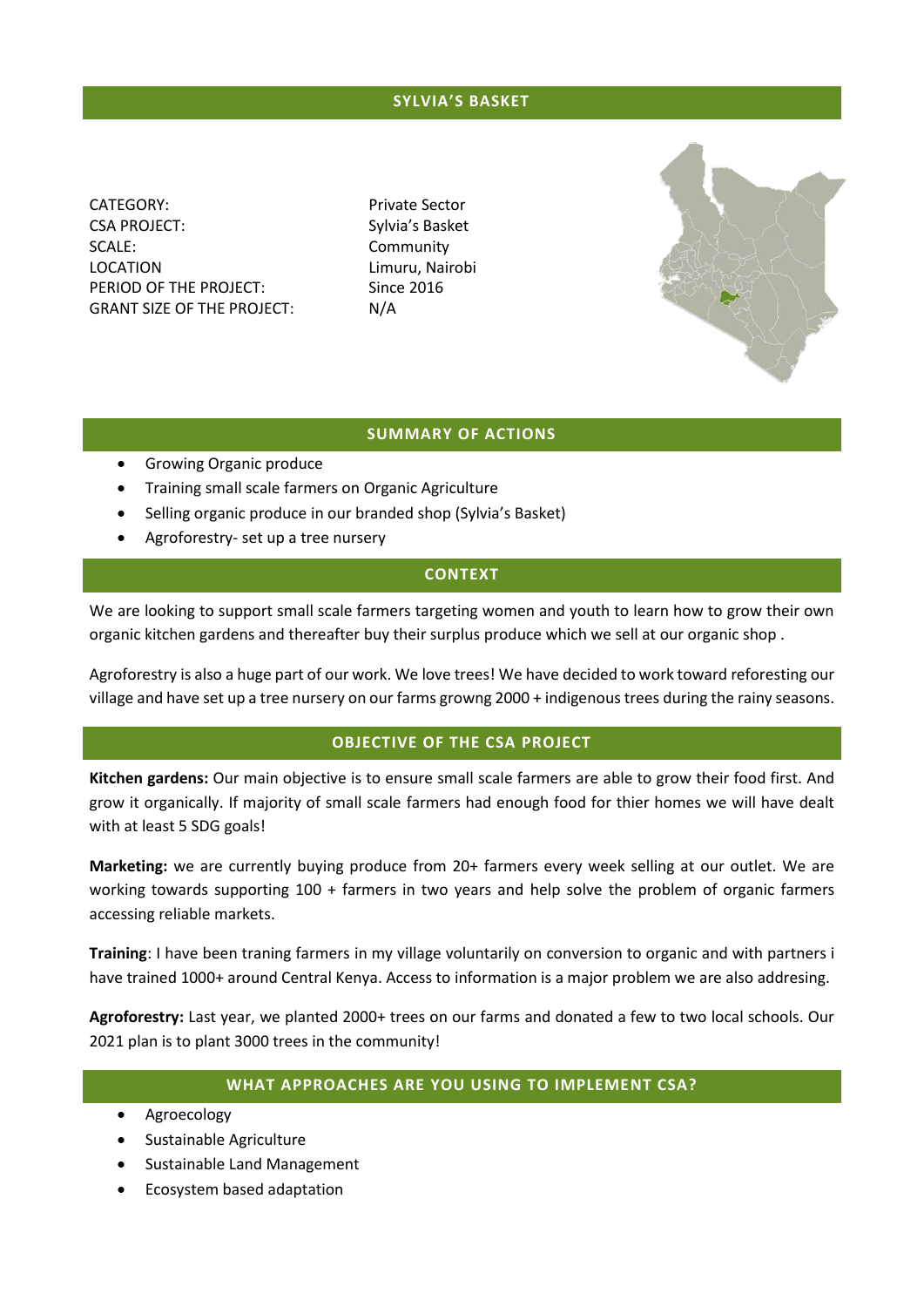## **KEY INTERVENTIONS**

| <b>FARM LEVEL</b>                            | <b>COUNTY</b>      | <b>TARGET (NO OF FARMERS)</b> |
|----------------------------------------------|--------------------|-------------------------------|
| Soil management                              | Kiambu             | $200+$                        |
| Agroforestry                                 | Kiambu             | $1000+$                       |
| Promotion of drought tolerant crops          | <b>Nakuru</b>      | 50                            |
| Livestock feed management                    |                    |                               |
| Climate smart livestock practices            |                    |                               |
| Smart water management                       | Kiambu and Nakuru  | $1000+$                       |
| Disease and pest management                  | Kiambu and Nakuru  | $500+$                        |
| Waste management                             |                    |                               |
| Renewable energy                             |                    |                               |
| <b>BEYOND FARM LEVEL</b>                     |                    | <b>TARGET BENEFICIARIES</b>   |
| Gender (Youth and Women inclusion in CSA)    | Kiambu             |                               |
| Policy and Advocacy                          | Kiambu             |                               |
| CSA based access to markets and value chains | Kiambu and Nairobi |                               |

## **PARTICIPATION IN KEY CLIMATE &AGRICULTURE NETWORKS**

I am a member of the steering committee of the Kiambu Agroecology policy which is almost in it's final stages of presenting the proposal for tabling at the Kiambu county level. Working with a local NGO on setting up tree nurseries in two schools in my village.

|                      | <b>INVOLVEMENT IN CSA</b>                | <b>RELEVANCE OF CSA MSP TO WORK</b>       |  |  |
|----------------------|------------------------------------------|-------------------------------------------|--|--|
|                      | Policy formulation (crafting different   | Information about CSA                     |  |  |
|                      | response options to identified problems) | Networking                                |  |  |
|                      | Knowledge dissemination (education and   | Learning and exchange                     |  |  |
|                      | awareness creation)                      | Reporting and showcasing<br>$\bullet$     |  |  |
|                      | Technology transfer                      | Develop new business<br>$\bullet$         |  |  |
|                      | Coordination and networking              | Influence policy environment<br>$\bullet$ |  |  |
| BEAR ARAENIB A TIANI |                                          |                                           |  |  |

# **RECOMMENDATION ON WAYS TO SUPPORT MSP**

- Developing specific climate smart agriculture policies, legislations, strategies, plans, etc. (Specify which ones)
- Dissemination of climate smart agriculture knowledge and technologies
- Mobilizing actors and facilitating dialogue on climate smart agriculture issues/actions
- financial support to proposed initiatives
- Monitoring, evaluation and audit of climate smart agriculture aspects to enhance accountability
- supporting coordination of actions